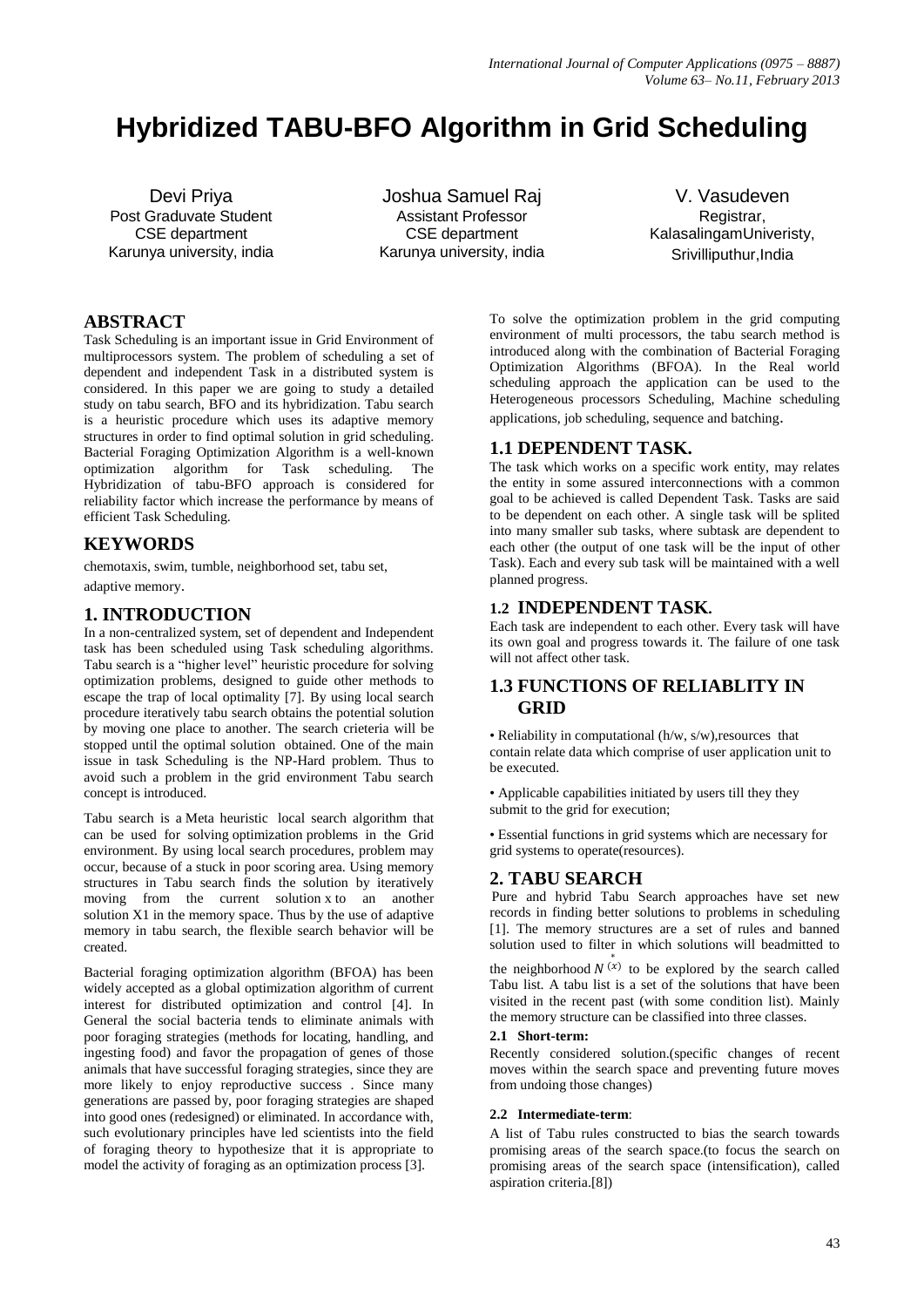#### **2.3 Long-term:**

set of Rules that help to improve general diversity in the search process across the search space. (to encourage useful exploration of the broader search space, called diversification.[8])

Short-term memory alone may be enough to achieve solution superior to those found by conventional local search methods, but intermediate and long-term structures are oftennecessary for solving harder problems[10]. Intermediate and long-term structures primarily serve to intensify and diversify the search (the short-term memory also intensifies the search by temporarily locking in certain locally attractive attributes, i.e., those belonging to moves recently evaluated to be"good"[12]).One major issue with Tabu Search is that it is only effective in discrete spaces[11].

Tabu search (TS) is based on the premise that problem solving, in order to qualify as intelligent, must incorporate adaptive memory and responsive exploration [1]. The adaptive memory contain the implementation of procedures that are capable of searching the solution space effectively. Most important key factor of tabu search is the adaptive memory and the responsive exploration. Here the adaptive memory feature allows the implementation of set of procedures that are capable of searching the solution search space efficiently. Responsive exploration integrates the basic principle of intelligent search (explores the promising region).

Tabu search points to finding new and more effective ways of taking advantage of mechanisms associated with both the adaptive memory and responsive exploration. It uses flexible structures memory (to permit search information to be exploited more thoroughly than by rigid memory systems or memory less systems), conditions for strategically constraining and freeing the search process (embodied in tabu restrictions and aspiration criteria), and memory functions of varying time spans for intensifying and diversifying the search (reinforcing attributes historically found good and driving the search into new regions)[7].

The memory structure allotted in Tabu search has mainly 4 basic principal dimension namely, recency, frequency, quality, and influence. In recency and frequency based memory structures are complement to each other. The way/ability to differciate the possible solution visited during the search is called the quality. The increase in flexibility of memory structure will allow the used to find more optimal solution towards the given problem, in a multi objective environment.

The metrics used to select the Impact of choice made during the search both quality and structure is called influence. The memory structure in Tabu has both explicit and attributive. The complete solution visited during the search will be contained in Explicit in record format, in which they used to expand the local search.

## **3. BFO**

Bacterial foraging optimization is an algorithm that has its thrust on the group foraging behavior of Escherichia coli (E-

Coli) present in the human intestine and has been used to solve optimization problems and is applied to task scheduling[13]. BFO has been hybridized with different algorithms in order.Bacterial Foraging Optimization (BFO)is a novel optimization algorithm based on the social foraging behavior of E. coli bacteria [5]. Researchers have illustrated how groups and individual of bacteria which forage indeed of nutrients, to model into a distributed optimization process in a heterogeneous environment, which is called the Bacterial Foraging Optimization. The Bacterial Foraging Optimization system consists of four steps mainly chemotaxis (direction of organisms' movement), swarming, reproduction, and elimination-dispersal [3].

The locomotion movement of the bacterium is attained by flagella. It helps the bacterium to swim or tumble. For a bacterium [\(E. coli\)](http://en.wikipedia.org/wiki/E._coli), have several [flagella](http://en.wikipedia.org/wiki/Flagellum) per cell. The rotation can be done in two ways, namely counter-clockwise this breaks the flagella bundle apart, which points to the new direction such a process is called "tumble".

In other words tumble refers to unit walk of bacteria toward a different direction. Swim refers to unit walk of bacteria in the same direction. A motile *E. coli* propels itself from place to place by rotating its flagella. To move forward direction, the flagella takes counter clockwise direction by rotating itself, then organism obtain "swims"[9]. But when flagella rotation abruptly changes to clockwise direction, then the bacterium "tumbles" in same place and it incapable of going around anywhere. Then again bacterium starts swimming in some new, random direction.

#### **3.1 Chemotaxis**

The simulation movement of an *E.coli* cell by continuous swimming and tumbling via flagella. As we discussed an *E.coli* bacterium can move in two different ways. It can swim for a period of time in the same direction or it may tumble, and alternate between these two modes of operation for the entire lifetime. Consider for a bacterium  $\theta^i$  *j* be the chemotactic loop , k be the reproduction loop, and l be the elimination dispersal loop. Where *C*(*i*) represents the size of the step taken in the direction obtained from the unit walk. This movement of bacterium occurs by directing their cell movement for searching their food in the respective environment.

$$
\theta^{i}(j_1, k, l)) = (j_0, k, l) + c(i) \cdot \frac{\sqrt{\Delta(i)}}{\Delta(i)}
$$
(1)

## **3.2 Reproduction**

Correspondingly through the chemotactic movement the health of the bacterial will be calculated. Thus bacteria which have the least health eventually die. In other hand every healthier bacteria (lower value of yielding the objective function) asexually split into two bacteria. Then they placed in the same location. This keeps the swarm size constant.

#### **3.3 Elimination and Dispersal**

The dispersion event happens after a certain number of reproduction processes. A lowest healthier bacterium is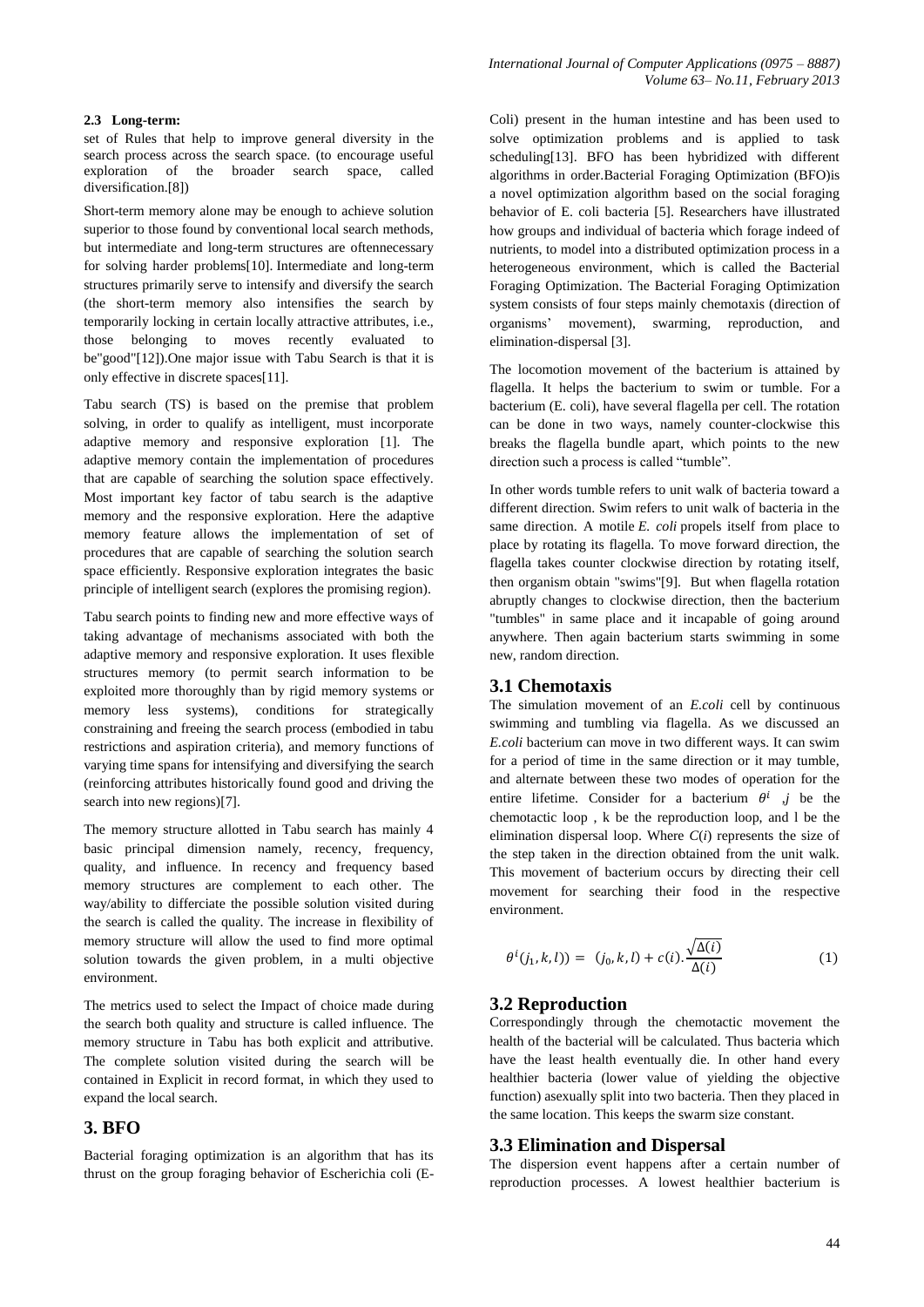chosen, according to a preset probability, to be dispersed and moved to another position within the environment. These events may prevent the local optima trapping effectively [6]. According to a preset probability, some bacteria are chosen to be killed and moved to another position within the environment [2]. By continuously alternating swim and tumble the overall total movement will be calculated. Repellents. The flowchart of BFO Algorithm is shown in Fig 1.1.

**Step1:** Initialization.

**Step2:** Evaluation. (Evaluate using fitness function, Save the obtained valued in order to avoid best value not to be missed)

**Step3:** Movement.

-Tumble(moving in different direction)

-Move(movement of bacterium)

- Swimming (moving in same direction)

**Step4:** Reproduction,(if the evaluation loop is incomplete move to Step2 until reaches the reproduction time).

-the healthier bacterium on first half of saved index will divide into two child by obtaining copy of parent,as this makes population constant.

**Step5:** Elimination,(executed only when the set of evaluvation and reproduction step are met, else go back to Step 2 unless reaches the elimination time).

-the bacterium having least health will die

#### **Fig 1.1 Pseudo code of Bacterial Foraging Optimization Algorithm**

## **4. COMPARITIVE STUDY**

In 2010, SuphaphornPanikhom, NuapettSarasiri and SarawutSujitjorn proposed a paper on Hybrid Bacterial Foraging and Tabu Search Optimization (BTSO) Algorithms for Lyapunov's Stability Analysis of Nonlinear Systems.Where BTS Algorithm focus its point on rapidly increasing searches rapidly which tends to high quality solution on the basis of operation performed by adaptive tabu search (ATS).The BTSO algorithm is applied to stability analysis of linear and nonlinear systems based on the Lyapunov's methods[14].

In 2009 NuapettSarasiri, and SarawutSujitjorn introduced the idea of Bacterial Foraging Optimization and Tabu Search: Performance Issues and Cooperative Algorithms. It presents comparison studies on various algorithm .the performances between the adaptive bacterial foraging optimization (ABFO), the adaptive tabu search (ATS) and the cooperative algorithms is considered. Assessment scenario adopts some 3D surface optimization problems, one of which contains many global Solutions [15]. The computing result indicates the superiority of the cooperative BF-TS algorithms over other algorithm. Application of the proposed algorithms also includes the control of a hard disk head-stack.

In 2011 NuapettSarasiri and SarawutSujitjorn come up with a concept on Control Design Optimization of Truck Braking System using Bacterial-Foraging Tabu-Search Metaheuristics.the presentation of the paper includes controlling the design of truck braking system.It describes design comparisons among the simple internal model control (SIMC), Ziegler-Nichol (ZN), Cohen-Coon (CC) methods, and the proposed bacterial-foraging-tabu-search (BFTS) metaheuristics [16].

## **5. Task Scheduling Using Tabu-BFO**

Count  $k: =1$ 

The step by step process in a TABU-BFO algorithm is us follows

*Step 1*. Initialize parameters n, *S, Nc, Ns, Nre, Ned, Ped, C(i)* 

 $(i = 1, 2, \ldots, S)$ ,  $\theta^{i}$ , where:

*n*: dimension of the search space,

*S*: the number of bacteria in the colony,

*Nc*: chemotactic steps,

*Ns*: swim steps,

*Nre*: reproductive steps,

*Ned*: elimination and dispersal steps,

*Ped*: probability of elimination, *C(i)*: unit walk (i.e., the size of the step taken in each run or

tumble).

*Step* 2. Elimination-dispersal loop:  $l = l + 1$ .

*Step 3.* Reproduction loop:  $k = k + 1$ .

*While (stopping Criteria is not met)*

*Identify Neighbourhood set* 

*Step 4.* Chemotaxis loop:  $j = j + 1$ .

*a*) For  $i = 1, 2, \ldots$ ,*S*, take a chemotactic step for each bacterium.

*b)* Compute fitness function, *F*(*i, j, k, l).*

*c) Save the obtained value,Fsave*= *F(i, j, k, l) d) in order to avoid missing best value(Identify aspiration set)*

*d*) Tumble: Generate a random vector  $\Delta(i)$  where  $\Delta m(i)$ ,  $m =$ 

 $1, 2, \ldots, n$ , with a random walk ranges  $[-1, 1]$ .

*e*) Move. Let  $\theta^{i}(j_1, k, l) = \theta^{i}(j_0, k, l) + C(i) \sqrt{\Delta(i)} / \Delta^{T}$ 

*f*) Compute  $F(i, j_1, k, l)$  with  $\theta^i$ 

*g)* Swim

(i) Let  $m = 0$  ( initialize counter )

(ii) While *m < Ns* 

Let  $m = m + 1$ .

If  $F(i, j_1, k, l)$  < *Fsave* (add to tabu list)

Else let m =Ns.

*Step 5.If*  $i < Nc$ *, go to Step 4. (till the criteria is met) Step6.* Reproduction.

*a*). For the given *k* and *l*, and for each  $i = 1, 2, \ldots, S$ ,

let $R_{Health} = \sum_{j=1}^{N}$ 

b)  $R_{Health}$  will be sorted in the acsending order as the bacterium having least health will die,and the bacterium with highest value will be split into two,in such case the child will have the exact copy of the parent.

c) choose the best solution using  $B_{sol}$  where

 $B_{sol}$ =Neighbourhood<sub>set</sub> -Tabu<sub>set</sub> (solution in neighbourhood set not in

tabu set will be taken)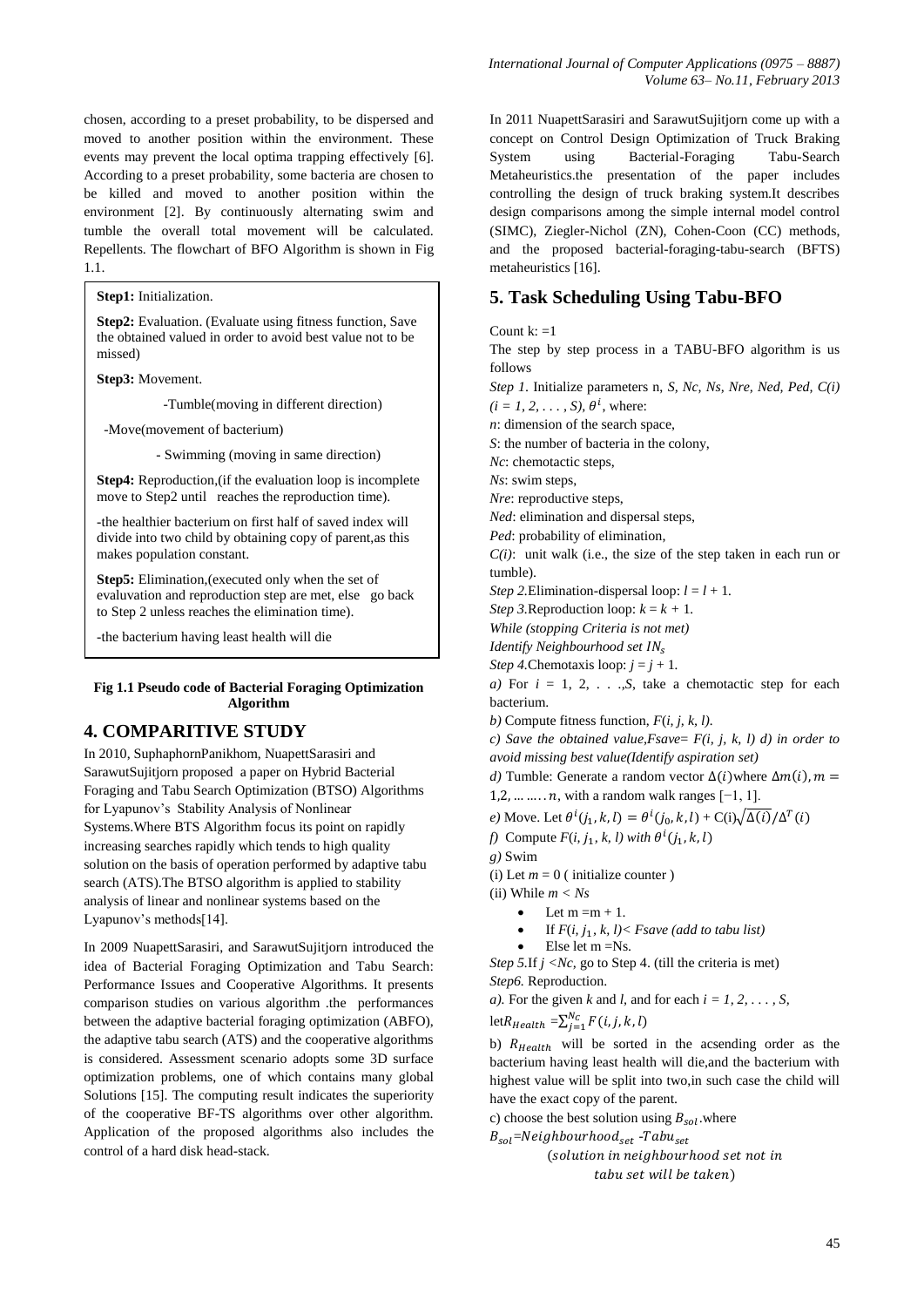Memorises if it improves previous best known solution S:  $=s^1$ (moves from s to  $s^1$ )

 $K: = k+1$ :

*Step 7.*If *k <Nre,* go to Step 3 loop.

*Step 8.*Elimination-dispersal: for *i = 1, 2, . . . S,* with probability *Ped,* eliminates and disperses each bacterium. To do this, if a bacterium is eliminated, simply disperse one to a random location on the optimization domain. If *l <Ned,* then go to Step 2; otherwise end.

For a number of Tabu iteration K, the Basic BFO parameter such as dimension of the search space, number of bacteria in the colony, chemotactic steps, swim steps, reproductive steps, elimination and dispersal steps, probability of elimination are initialized. The neighborhood set  $IN<sub>s</sub>$  is initially identified. From the identified neighborhood set the chemotactic movement is observed. Meanwhile the unit walk of bacteria is executed using tumble and swim from which fitness function is calculated. Optimal solution will be added to the tabu list. In order to avoid the local optima, aspiration criteria is tagged. Thus when next iteration occurs the new optimal solution is find out, same solution will not be repeatable. To find the recently used optimal solution adaptive memory techniques is used.

The neighborhood set which contain a set of solution. Tabu set has the recently used solution. When difference operation is done in neighborhood set from tabu set. (i. e) solution available in neighborhood set which is not in tabu set(newly obtained optimal solution). It is considered a best solution. $B_{sol}$ 

# **6. EXPERIMENTATIONAL RESULT**



In reproduction step the available optimal solution's fitness value will be assigned in ascending order, the saved array will be divided into two parts. The bacterium which has highest health(i. e) lowest fitness will be split into two, which has the exact copy of parent. Thus the population of the bacterium size is constant in tabu-bfo. The bacterium which has the lowest health will die in the elimination step. The loop will be executed until the optimal solution is obtained.

Y Axis represents 3 set namely s1,s2,s3. Set s1 is the tabu execution set. S2 is the BFO execution set. S3 is the hybridization of tabu and Bfo namelyTBFO algorithm. Where in the X Axis the no of Task execution is mentioned. The

performance metric is measured.in Tabu algorithm id good in convergence where increase in no of task will decrease the performance metric, due to the lack of adaptive memory structures. In other hand BFO is a good optimization algorithm but failed to provide a good convergence due to struck in the local optima. Thirdly we have the Tabu-BFO algorithm, by combining both tabu's adaptive memory structure concept and the optimization algorithm in BFO has been provided good performance when compared to tabu and BFO separately.

In the tabu-BFO the chemotactic movement will be observed in the selective neighborhood set. Thus tabu set already has the list of available solution, where through tumble and swim concept the best movement obtained will be calculated using fitness function. From the obtained optimal solution will be saved according to the health of the bacteria from which reproduction and elimination step is done.

## **7. CONCLUSION**

Task scheduling is an important issue in grid computing. Tabu search is a meta heuristic algorithm used to solve optimization problem using adaptive memory structure concepts.Task Assignment using Bacteria Foraging Optimization (BFO) Natural selection tends to eliminate animals with poor foraging strategies and favor the propagation of genes of those animals that have successful foraging strategies, since they are more likely to enjoy reproductive success. After many generations, poor foraging strategies are either eliminated or shaped into good ones. which has the ability to find the solution for the host of problems such as applied science, engineering and computing.

Tabu-BFO has the ability to resolve the problem in local optima using adaptive memory concepts. The algorithm can be extended to global optimization where BFO is well known optimization algorithm. From the analysis made and the Result obtained, it is identified that tabu-BFO has obtained with the promising result in measuring performance in grid scheduling.

## **8. REFERENCES**

- [1] Hernández-Ocaña, E.Mezura-Montes and E.A.Portilla "*Mechatronic Multi-Objective Optimization using a Modified Bacterial Foraging*<br> *Optimizet Congresolnternational* de Electronics, *Optimizer*"CongresoInternational de Instrumentacion Computation 22 vol 5 3-17
- [2] SamanehZareh*"Grid Scheduling using Cooperative BFO Algorithm*" American Journal of Scientific Research.ISSN 1450-223 Issue 62(2012) pg 78-87
- [3] Y. Liu,K. M. Passino, M. A. Simaan"*Biomimicry of Social Foraging Bacteria for Distributed Optimization" Models, Principles, and Emergent Behaviors*" JOURNAL OF OPTIMIZATION THEORY AND APPLICATIONS: Vol. 115, No. 3, pp. 603–628.
- [4] Swagatam Das, ArijitBiswas, SambartaDasgupta, and Ajith Abraham "*Bacterial Foraging Optimization Algorithm: Theoretical Foundations, Analysis, and Applications*" IEEE Transaction on Evolutionary